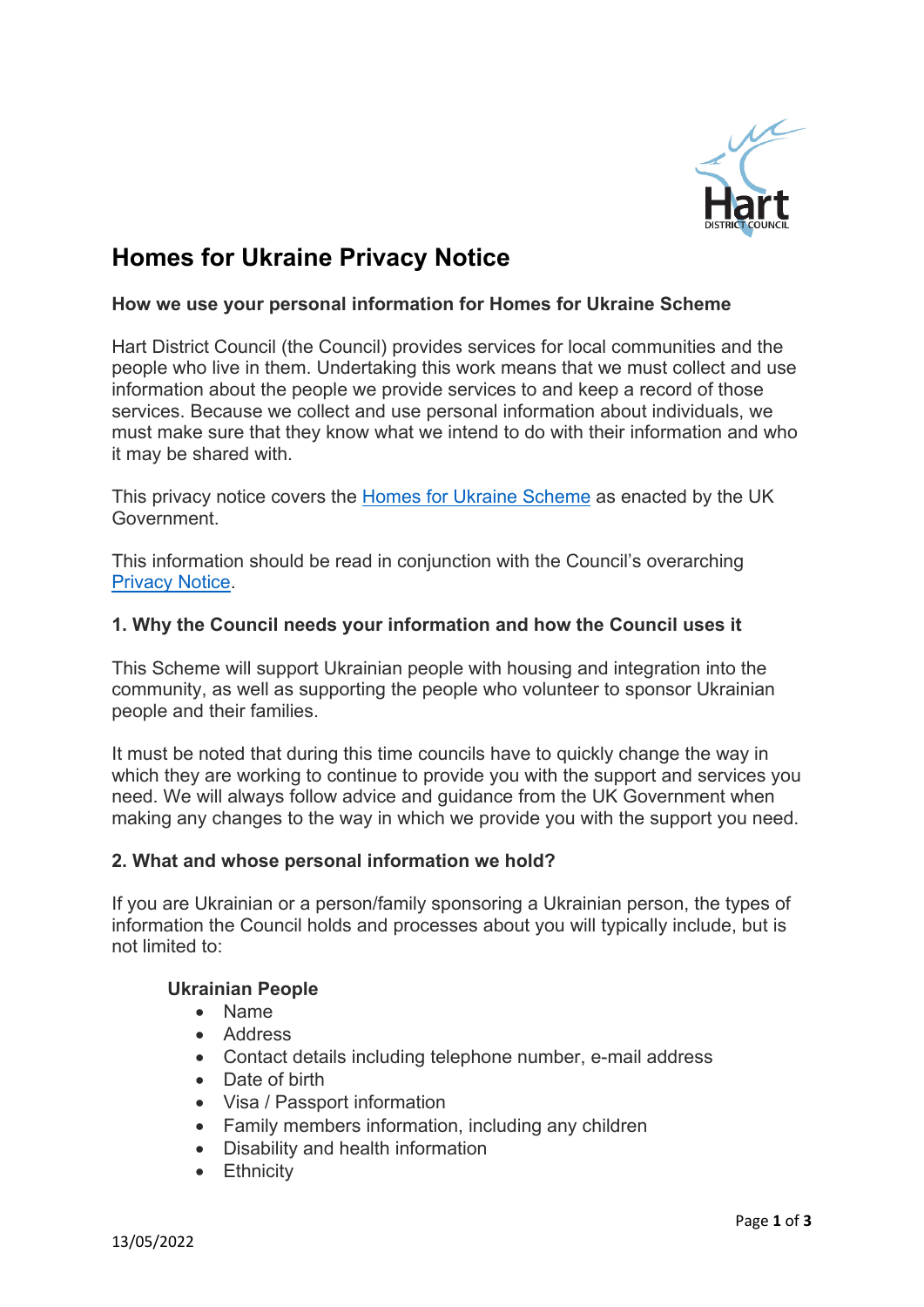- Information relating to any safeguarding concerns
- Religion
- Criminal offence data

### **Sponsor Family**

- Name
- Address
- Contact details including telephone number, e-mail address
- Information relating to any safeguarding, security checks and home assessments required for your suitability to provide support
- Bank details to process the monthly thank you payment

This information is required to ensure that provision is put in place and people are supported appropriately.

# **3. Where does the service get my information from?**

We receive most of this information from you, but we may also get some of this data from:

- The Home Office (central government)
- Department for Levelling Up, Housing and Communities (central government)
- Other central government agencies
- Disclosure and Baring Service providers

# **4. What will we do with your personal information?**

We will use the information you provide to:

- Support the Homes for Ukraine sponsorship Scheme within Hart District
- May need to assess the sponsor property if the need arise
- Keep a record of the support that we will be providing to you
- Provision of Housing if the need arises

We may also use information in other ways compatible with the above.

#### **5. What is the legal basis for the use of this information?**

Data protection law says that we are allowed to use and share personal information only where we have a proper and lawful reason for doing so.

Our lawful basis for processing personal information to provide you with support at home services and to meet the requirements of the UK General Data Protection Regulation (UK GDPR) is as follows:

#### **Personal Information**

Article 6 (1)(c) - Legal obligation: to comply with our legal obligations in relation to providing housing etc.